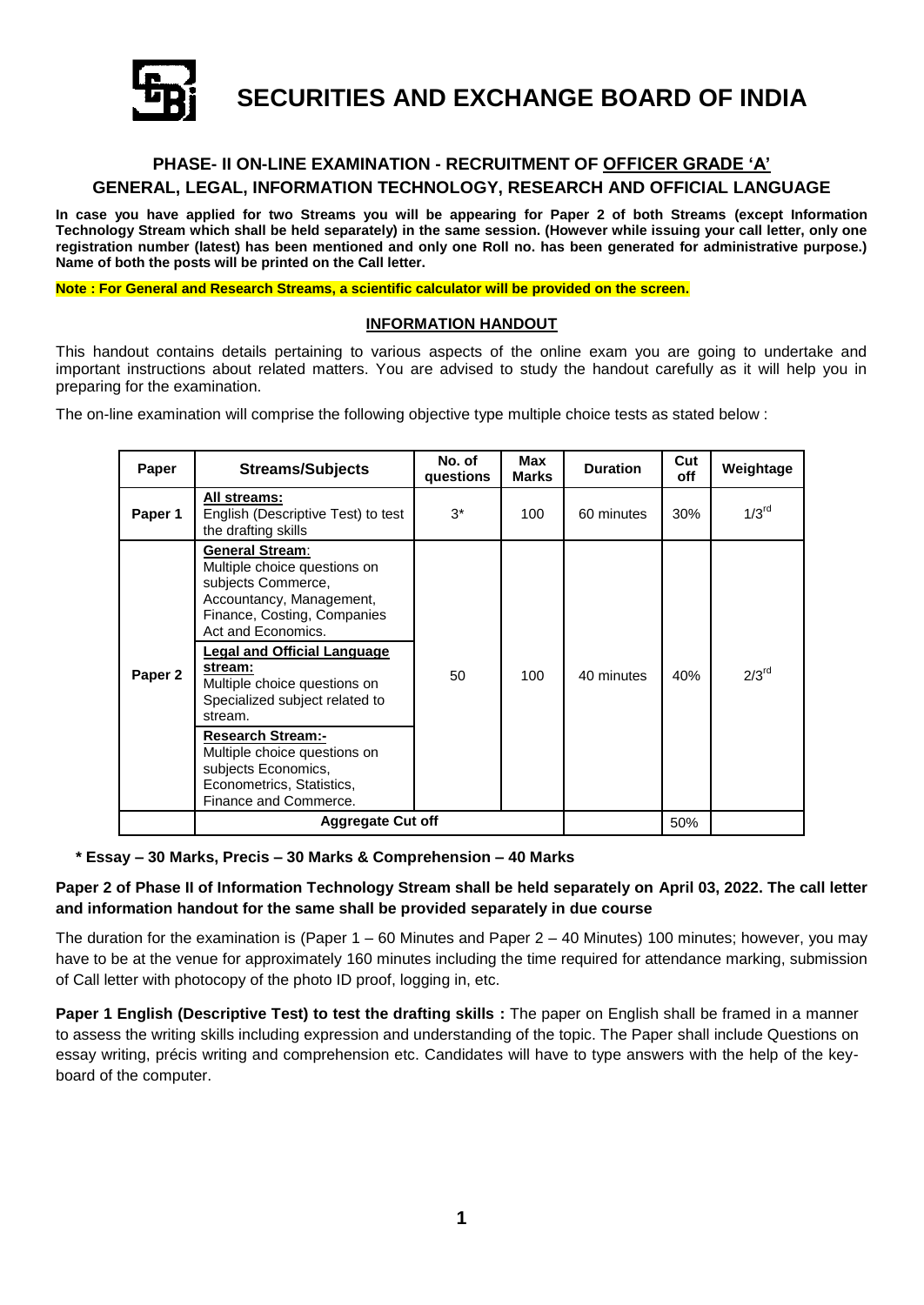**Paper 2 is** in objective type Papers & all the questions will have multiple choices. You can attempt any question at any point of time within the allotted time of 40 minutes. Out of the five answers to a question only one will be the correct answer. **You have to select the most appropriate answer and 'mouse click' that alternative which you feel is appropriate/correct. The alternative/option that you have clicked on will be treated as your answer to that question. There will be penalty for wrong answers marked by you. For every wrong answer marked by you, 1/4 of the marks assigned to that question will be deducted as penalty.**

The Scores of Online Examination will be obtained by adopting the following procedure :

- (i) Number of questions answered correctly by a candidate in each objective paper is considered for arriving at the Corrected Score after applying penalty for wrong answers.
- (ii) The Corrected Scores so obtained by a candidate are made equivalent to take care of the minor difference in difficulty level, if any, in each of the objective paper, if held in different sessions for a post/stream to arrive at the Equated Scores**\***

**\***Scores obtained by candidates on any paper are equated to the base form by considering the distribution of scores of all the forms.

Note : Cutoffs may be applied in two stages :

- (i) On scores in individual papers
- (ii) On Total Score

**Please note that the types of questions in this handout are only illustrative and not exhaustive. In the actual examination you will find questions of a higher difficulty level on some or all of these types and also questions on the types not mentioned here.**

Some sample questions are given below.

#### **SAMPLE QUESTIONS**

#### **Paper-I – English (drafting skills) - Descriptive Paper**

- **Q.1.** Write an essay on any **ONE** of the following topics in about 400 words.
	- 1. Three effective measures to eradicate illiteracy in India. Explain how the measures suggested by you will be effective.
	- 2. It is often said that computerization results in unemployment. Do you agree? Explain.
	- 3. High Rise Buildings: Infrastructural and Environmental Issues.

#### **Q.2. Write a précis of the following passage in about 120 words, and give it a title.**

Christian Reed, a project manager, has worked at the Tata Steel plant—Britain's biggest—for 11 years. His father worked in the local steel industry for 40 years, and his grandfather was a foundry worker. "It's very difficult to contemplate losing the plant," he says. "It would be like losing a member of the family."

The fate of his job and those of about 4,300 other Port Talbot steelworkers, as well as Britain's loss-making steel industry in general, have become the most poignant part of the political row that has erupted in Britain since Tata Steel, Britain's biggest producer, said in late March that it planned to sell or close its operations in the country. Opposition politicians have demanded that the government engineer a rescue, either by erecting high tariff walls against cheap steel imports, as America has done, or by going for some sort of nationalisation, as Italy has attempted with the ill-starred Ilva plant in the heel of the country. On April 5th a potential rescuer, Sanjeev Gupta of Liberty House, a commodity-trading company, said he was interested in buying the Port Talbot business, though he wants plenty of government sweeteners before doing so. He has called Britain's steel industry "probably the worst in the world."

There are few parts of the rich world where steel remains a good business, however. Port Talbot's woes are indicative of a global problem—especially in places where makers of unspecialised steel face competition from cheaper producers.

In the eyes of many, including the Welsh steelworkers, the main bogeyman is China, where steel output has ballooned. The country has produced more steel in two years than Britain since 1900, according to the International Steel Statistics Bureau, and is indeed awash with excess capacity. But this is part of a phenomenon that extends across the developing world. The OECD, a club mostly of rich countries, reckons that in the four years to 2017 steelmaking capacity will have grown by 50% in the Middle East, 20% in Africa and 10% in Latin America.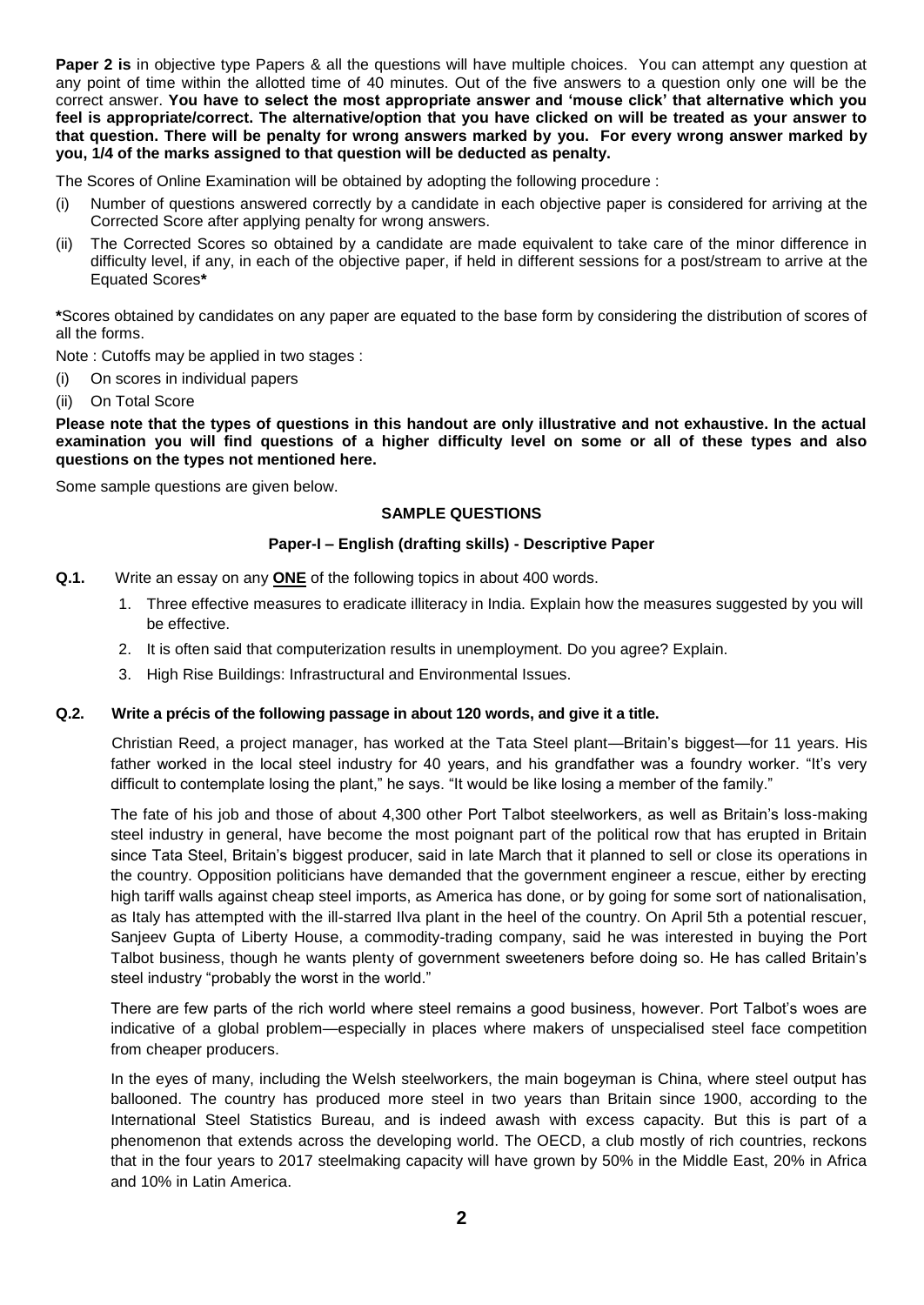Meanwhile, the China-led slowdown in developing economies and low oil prices, which have hit the use of steel in rigs and pipelines, mean that demand is severely lagging supply. Even in India, which is supposed to be the bright spot of the global steel market, demand growth is unlikely to recover to levels in the years before 2010 when it embarked on a debt-fuelled infrastructure construction binge.

## **Q.3. English Comprehension based on a passage.**

## **Read the following passage carefully and answer the questions that follows.**

In this age, when the popular involvement in day-to-day matters in mounting, it is the electronic systems that offer us a potential service infrastructure which could, with careful programming, probably take care of a very large element of what we describe as mechanical, procedural governance without all the distortions, corruptions and harassments which constitute the daily misery of the average citizen. Of course, the electronic systems will only behave to the extent that they are properly programmed. But this is no impossible task today.

Once we move our minds beyond the mere use of the electronic revolution for business efficiency and higher profitabilities and apply it to the task of reducing the routine, repetitive activities of governance, we will conserve time and energy for more important and creative tasks. In other words, the electronic revolution can make for better and more effective handling of real everyday problems, additionally to providing the basic service of computerized information banks. Even in less developed conditions, the potential of the electronic network to take over a great deal of what is called bureaucratic "paper work" has been vividly demonstrated. Licensing system involving endless form filling in endless copies; tax matters which baffle millions of citizens, particularly those who have nothing to hide; election system which require massive supervisory mobilizations or referendums based on miniscule "samples" which seldom reflect the reality at the social base. At all these points, the electronic advantage is seen and recognized. However, we must proceed further.

It is possible to foresee a situation where the citizen, with his personalized computer entry card, his "number", is able to enter the electronic network for a variety of needs now serviced by regiments of officials, high and low. Indeed, this is already happening in a number of countries. From simple needs, we will move to more complex servicing, and, ultimately, into creativity or what is called "artificial intelligence".

- **Q. (i)** What does the term "bureaucratic paper work" refer to?
- **Q. (ii)** How has electronic revolution helped organisations in day-to-day activities?
- **Q. (iii)** What is "artificial intelligence"?

# **GENERAL STREAM**

- **Q.1.** Tangible Networth is \_\_\_
	- (1) share capital plus reserves (2) total current assets
	-
	- (5) Other than those given as options
- 
- (3) fixed assets minus depreciation (4) networth minus tangible assets
- **Q.2.** The concept of deferred revenue expenditure is closely related to which of the following accounting concepts ?
	-
	- (1) Accrual (2) Going Concern (3) Matching Concept
	- (4) Conservation (5) Consistency

## **LEGAL**

- **Q.1.** Which of the following is lawful object of a contract ?
	- (1) Forbidden by law (2) Fraudulent (3) Injurious to a person or property
		-
		- (4) Opposed to public policy (5) Other than those given as options
- **Q.2.** In which of the Acts is the law relating to "Indemnity" laid down?
	- (1) Insurance Act (2) Indemnity Act (3) Banking Regulation Act
		-
	- (4) Reserve Bank of India Act (5) Other than those given as options

## **RESEARCH**

- **Q.1**. Monetary policy is concerned with
	- (1) the changes in the supply of money (2) buying and selling of financial instruments
		-
	- (3) reducing unemployment (4) All (1), (2) & (3).
- - (5) Other than those given as options
- **Q.2.** In PERT, the distributions of project completion time and activity times follow \_\_\_\_\_\_\_
	- (1) Normal Distribution and Exponential distribution respectively
	- (2) Beta distribution and Normal distribution respectively
	- (3) Normal distribution and Beta distribution respectively
	- (4) Exponential distribution and Normal distribution respectively
	- (5) Beta distribution in both the cases
- 
- 
-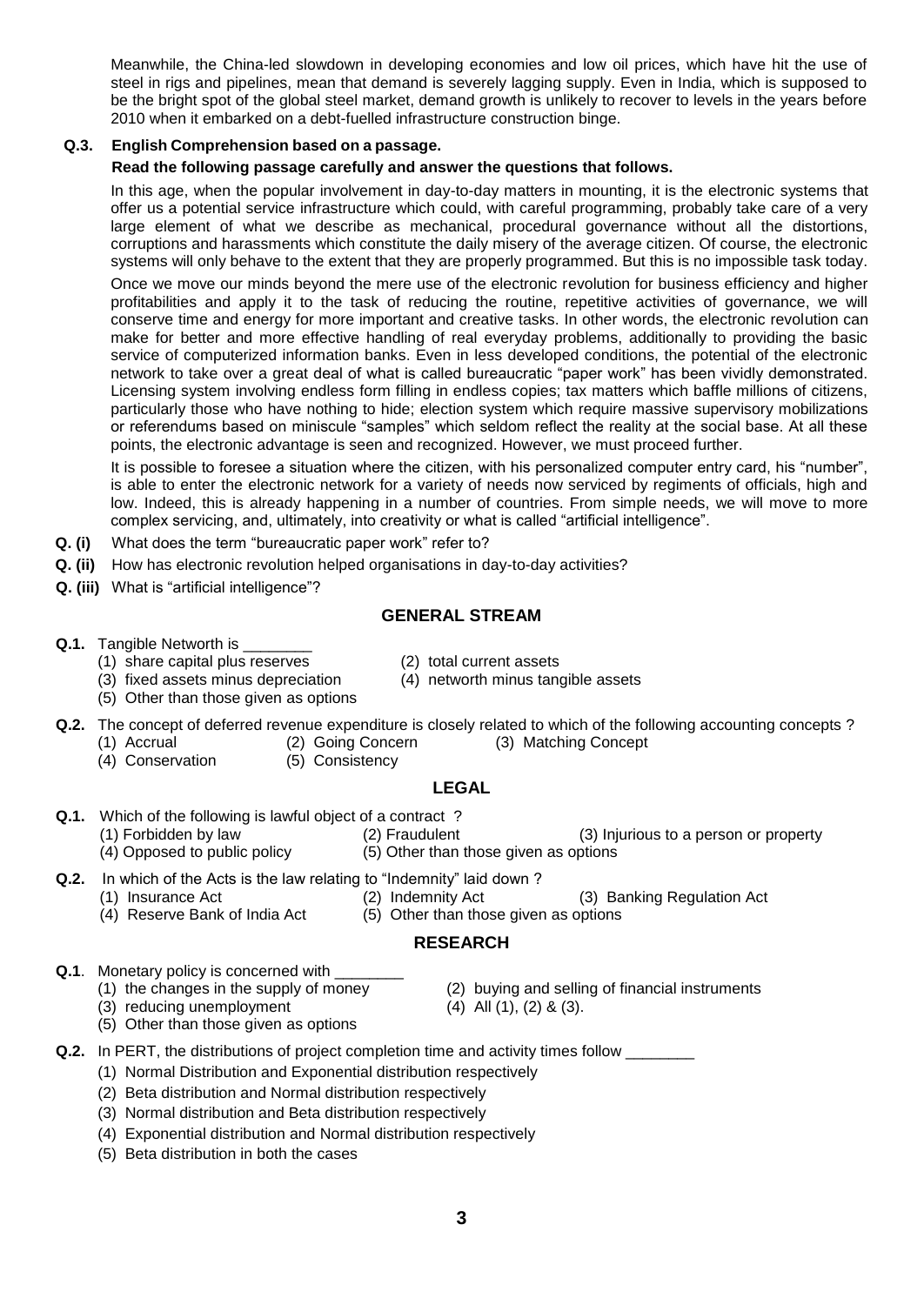#### **OFFICIAL LANGUAGE**

- **प्र.1.** राजभाषा के संबंध में राष्ट्रपति की ओर से प्रथम आदेश किस सन् में जारी किया गया था ?
	- (1) 1952 (2) 1948 (3) 1947 (4) 1962 (5)
- **प्र.2.** इस प्रश्न में अंग्रेजी का एक वाक्य दिया गया है। उसके बाद दिए गए विकल्पों में से उस विकल्प को चिह्नित कीजिए जिसमें अंग्रेजी वाक्य का सबसे उपयुक्त हिंदी अनवाद हो।

Banks were permitted to determine their own lending rates for their credit limits

- (1) बैंकों को अपनी ऋण सीमाओं के लिए अपनी उधार दरों को सवयं निर्धारित करने की अनमति दी गई थी
- (2) बैंक स्वयं ऋण सीमाओं के लिए अन्**मत ऋण दरों को निर्धारित कर सकते** थे
- (3) बैंक उनकी ऋण सीमा के लिए ऋण दरों को निर्धारित करने की अन्मति प्राप्त कर लेते थे
- (4) बैंक अनमति लेकर अपनी ऋण सीमा के लिए अपनी ब्याज दरों को निर्धारित कर सकते थे
- (5) बैंकों इतने सक्षम थे कि ऋण सीमा और उसकी ब्याज दर निर्धारित कर लें

#### **(A) Details of the On-line Examination Pattern**

- (1) The examination would be conducted on-line i.e. on a computer.
- (2) All tests except of English will be in English and Hindi.
- (3) All the questions will have multiple choices. Out of the five answers to a question only one will be the correct answer. **The candidate has to select the most appropriate answer and 'mouse click' that alternative which he/ she feels is appropriate/ correct. The alternative/ option that is clicked on will be treated as the answer to that question. Answer to any question will be considered for final evaluation, only when candidates have submitted the answers by clicking on "Save & Next" or "Mark for Review & Next".**
- (4) The clock has been set at the server and the countdown timer at the top right corner of your screen will display the time remaining for you to complete the exam. When the clock runs out the exam ends by default - you are not required to end or submit your exam.
- (5) The question palette at the right of screen shows one of the following statuses of each of the questions numbered:
	- You have not visited the question yet.
	- You have not answered the question
	- You have answered the question.  $-3$

You have NOT answered the question, but have marked the question for review.

The question(s) "Answered and Marked for Review" will be considered for evaluation.

The Marked for Review status simply acts as a reminder that you have set to look at the question again. *If an*  answer is selected for a question that is Marked for Review, the answer will be considered in the final *evaluation.*

- (6) To select a question to answer, you can do one of the following :
	- (a) Click on the question number on the question palette at the right of your screen to go to that numbered question directly. Note that using this option **does NOT save your answer** to the current question.
	- (b) Click on **'Save & Next'** to save answer to current question and to go to the next question in sequence.
	- (c) Click on **'Mark for Review and Next'** to save answer to current question, mark it for review, and to go to the next question in sequence.
- (7) To select your answer, click on one of the option buttons.
- (8) To change your answer, click another desired option button.
- (9) To save your answer, you MUST click on **Save & Next.**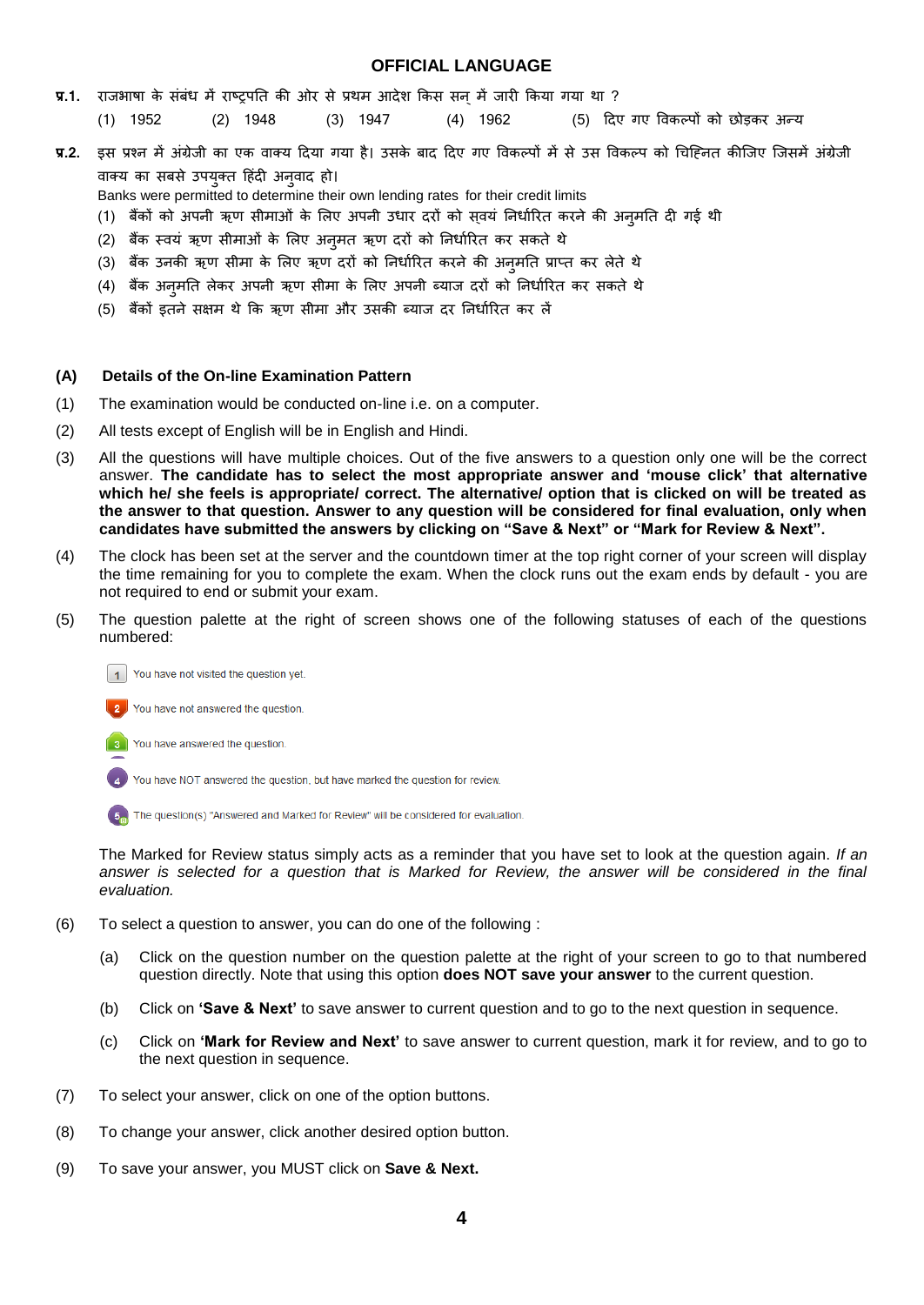- (10) To deselect a chosen answer, click on the chosen option again or click on the **Clear Response** button.
- (11) To mark a question for review click on **Mark for Review & Next**. *If an answer is selected for a question that is Marked for Review, the answer will be considered in the final evaluation.*
- (12) To change an answer to a question, first select the question and then click on the new answer option followed by a click on the **Save & Next** button.
- **(13) Questions that are saved or marked for review after answering will ONLY be considered for evaluation.**
- (14) The candidates are requested to follow the instructions of the "Test Administrator" carefully. If any candidate does not follow the instructions / rules, it would be treated as a case of misconduct/ adoption of unfair means and such a candidate would be liable for debarment from appearing for examinations for a period as decided by SEBI.
- (15) The candidates may ask the Test Administrator about their doubts or questions only before the commencement of the test. No query shall be entertained after the commencement of the examination.
- (16) After the expiry of 100 minutes, the candidates will not be able to attempt any question or check their answers. The answers of the candidate would be saved automatically by the computer system even if he/ she has not clicked the "Submit" button.
- **(17) Please note :**
	- **(a) Candidates will not be allowed to "finally submit" unless they have exhausted the actual test time.**
	- **(b) Under no circumstances should a candidate click on any of the 'keyboard keys' once the exam starts as this will lock the exam.**

# **DETAILS ABOUT DESCRIPTIVE PAPER**

- 1. No separate login is required to take the test.
- 2. This test will start automatically upon auto-submission of objective tests.
- 3. Questions will be displayed on computer monitor.
- 4. Only one question will be displayed at a time.
- 5. The questions will be in English and answers are to be typed in space provided for the same using keyboard.

**Please Note : "While typing if you press the 'Space bar' and then press the 'Enter' key, the cursor will not move to next line. However if you press the 'Enter' key immediately after the last word, the cursor will move to the next line. You should also note in case the 'Space bar'/ 'Enter' key is pressed multiple times in a single instance only a single keystroke (i.e. one space and one enter to the next line) will be taken by the system."**

## **(B) General Instructions :**

- (1) Please note date, Reporting time and venue address of the examination given in the call letter.
- (2) You may visit the venue one day before the Online Examination to confirm the location so that you are able to report **on time** (as printed on the call letter) on the day of the examination. Late comers will not be allowed.
- (3) The call letter should be brought with you to the examination venue along with your recent passport size photograph duly pasted on it. (Preferably the same photograph as was as uploaded).
- (4) You must scrupulously follow the instructions of the Test Administrator and SEBI Representative at the examination venue. If you violate the instructions you will be disqualified and will be asked to leave the examination venue.
- (5) No use of calculators (separate or with watch), books, note books or written notes or any other electronic device will be allowed during the examination. **After AarogyaSetu status display at the entry gate, candidates will be required to switch off their mobile phones, and deposit it at the designated location, to be collected while exiting.**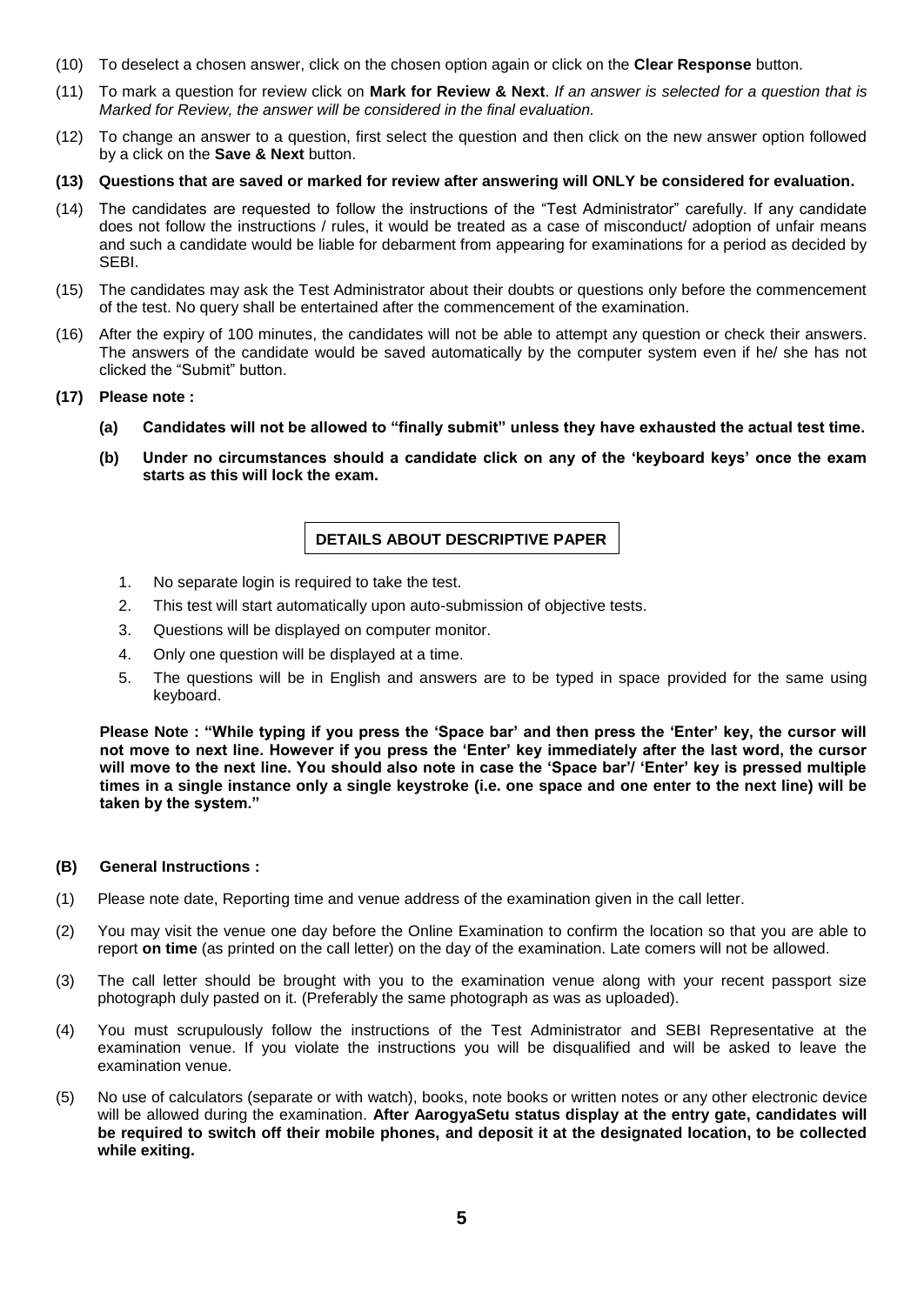- (6) Please bring the call letter with your photograph affixed thereon, currently valid Photo identity proof in original and a photocopy of the same ID proof which you bring in original - THIS IS ESSENTIAL. **The call-letter along with photocopy of photo identity proof duly stapled together are to be submitted at the end of exam by putting it in the designated drop-box.** Currently valid photo identity proof may be PAN Card/Passport/ Permanent Driving License/Voter's Card with photograph/Bank Passbook with photograph/Photo Identity proof issued by a Gazetted Officer on official letterhead along with photograph/Photo Identity proof issued by a People's Representative on official letterhead along with photograph/Valid recent Identity Card issued by a recognized College/University/Aadhaar Card/E-Aadhaar Card with a photograph/Employee ID in original/Bar Council Identity card with photograph. **Please Note - Ration Card and Learner's Driving License will not be accepted as valid ID proof for this purpose.** Please note that your name as appearing on the call letter (provided by you during the process of registration) should exactly match the name as appearing on the photo identity proof. Female candidates who have changed first/last/middle name post marriage must take special note of this. If there is any mismatch between the name indicated in the Call Letter and Photo Identity Proof you will not be allowed to appear for the exam. In case of candidates who have changed their name will be allowed only if they produce Gazette notification/their marriage certificate/affidavit.
- (7) Photograph and IRIS will be captured at the examination venue. The photo captured will be matched with the photo uploaded by the candidate in the application. You must NOT change your appearance from the photo uploaded by you.

**Decision of the IRIS data verification authority with regard to its status (matched or mismatched) shall be final and binding upon the candidates. Refusal to participate in the process of IRIS scanning / verification on any occasion may lead to cancellation of candidature. With regards to the same, please note the following :**

- **(a) 'LEFT EYE (IRIS)' will be captured for all the candidates.**
- **(b) Candidates should remove Contact Lenses and Spectacles while capturing IRIS. Candidates are advised to avoid wearing contact lenses and prefer spectacles.**
- **(c) There is no touch involved in IRIS scanning. Half feet distance between scanner and eye will be maintained.**

(Any failure to observe these points will result in non-admittance for the examination)

- (8) A candidate who is or has been declared by SEBI guilty of impersonation or of submitting fabricated document/s which have been tampered with or of making statements which are incorrect or false or of suppressing material information or otherwise resorting to any other irregular or improper means of obtaining admission to examination or of using or attempting to use unfair means in the examination hall or misbehavior in the examination hall may be debarred permanently or for a specified period by SEBI from admission to any examination or appearance at any interview held by it for selection of the candidates. SEBI may take further action against such candidates as deemed fit by it.
- (9) Your responses (answers) will be analysed with other candidates to detect patterns of similarity of right and wrong answers. If in the analytical procedure adopted in this regard, it is inferred/concluded that the responses have been shared and scores obtained are not genuine/valid, your candidature may be cancelled. Any candidate who is found copying or receiving or giving assistance or engaging in any behaviour unbecoming of a candidate will not be considered for assessment. SEBI may take further action against such candidates as deemed fit by it.
- (10) You should bring with you a ball-point pen. A sheet of paper will be provided which can be used for rough work or taking down the question number you would like to review at the end of the test before submitting your answers. After the test is over you MUST drop this sheet of paper along with the Call Letter and photocopy of photo identity proof in the designated drop-box.
- (11) The possibility of occurrence of some problem in the administration of the examination cannot be ruled out completely which may impact test delivery and/or result from being generated. In that event, every effort will be made to rectify such problem, which may include movement of candidates, delay in test. Conduct of a re-exam is at the absolute discretion of test conducting body. Candidates will not have any claim for a re-test. Candidates not willing to move or not willing to participate in the delayed process of test delivery shall be summarily rejected from the process.
- (12) You will have to affix your signature and left thumb impression, in the space provided in the call letter, in the presence of the Invigilator. **Candidates must bring their own blue/black stamp pad for affixing thumb impression.**
- (13) If the examination is held in more than one session for a post/stream, the scores across various sessions will be equated to adjust for slight differences in difficulty level of different test batteries used across sessions. More than one session are required if the nodes capacity is less or some technical disruption takes place at any centre or for any candidate.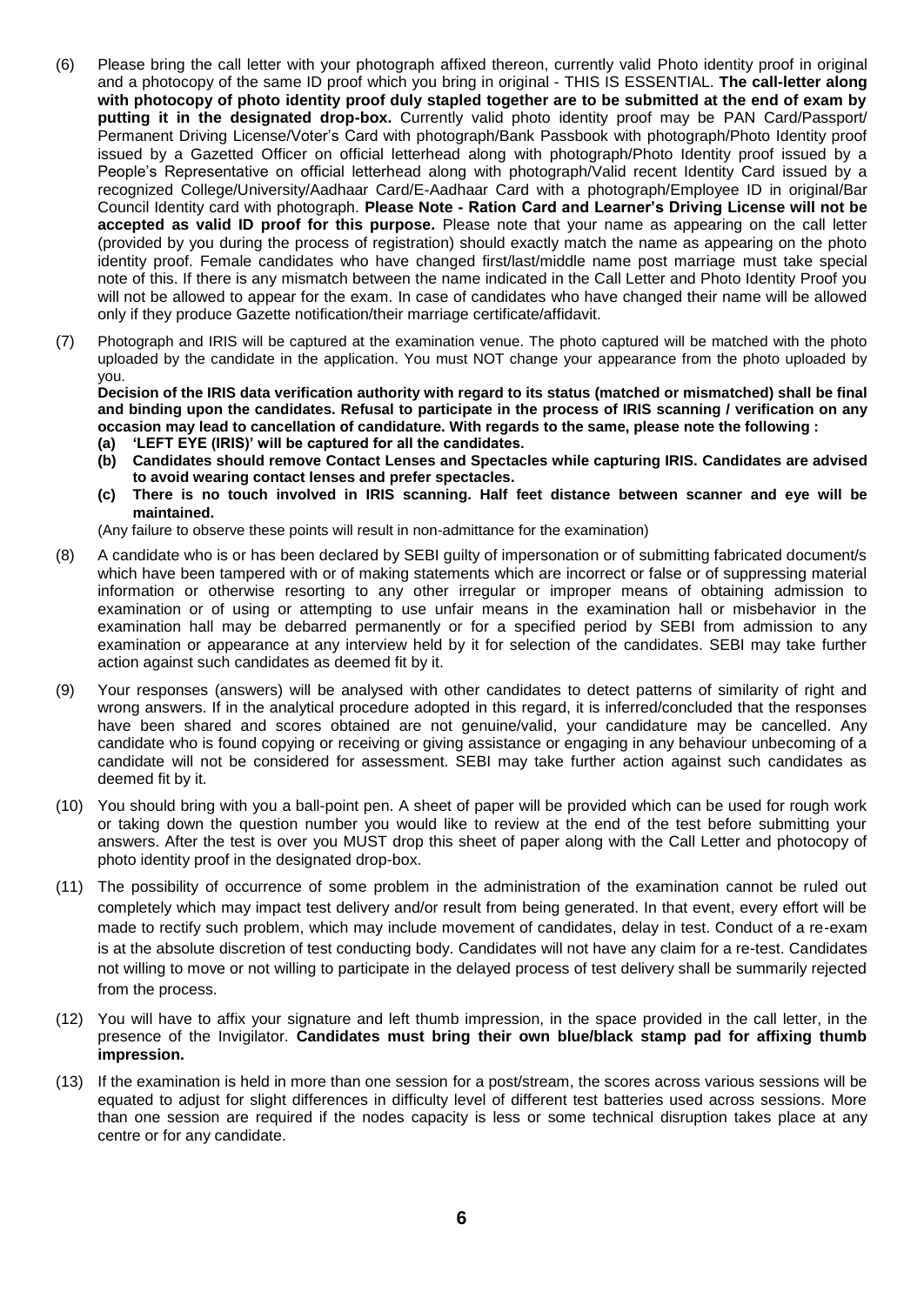- (14) Anyone found to be disclosing, publishing, reproducing, transmitting, storing or facilitating transmission and storage of test contents in any form or any information therein in whole or part thereof or by any means verbal or written, electronic or mechanical or taking away the papers supplied in the examination hall or found to be in unauthorised possession of test content is likely to be prosecuted.
- (15) Instances for providing incorrect information and/or process violation by a candidate detected at any stage of the selection, process will lead to disqualification of the candidate from the selection process and he/she will not be allowed to appear in any recruitment process of the SEBI in the future. If such instances go undetected during the current selection process but are detected subsequently, such disqualification will take place with retrospective affect.
- (16) (i) The PWD candidates, who want to use facility of scribe, MUST go through the detailed advertisement which is available in the SEBI website and carefully READ the instructions.
	- (ii) These candidates are also required to submit a Joint Undertaking/Declaration form (Scribe declaration form) that can be downloaded from SEBI website.

# **SOCIAL DISTANCING MODE CONDUCT OF EXAM RELATED INSTRUCTIONS**

- 1 **Candidate is required to report at the exam venue strictly as per the time slot mentioned in the Call Letter AND/OR informed via SMS/Mail on their registered mobile number/mail prior to exam date. It is expected that candidate strictly adhere to this time slot – as entry into the exam venue will be provided based upon the individual's time slot ONLY. Candidates should report atleast 15 minutes before the Reporting time indicated on the call Letter.**
- 2 **Mapping of 'Candidate Roll Number and the Lab Number' will NOT be displayed outside the exam venue, but the same will be intimated to the candidates individually at the time of entry of the candidate to the exam venue.**
- 3 Items permitted into the venue for Candidates
- **Candidates will be permitted to carry only certain items with them into the venue.** 
	- **a. Mask (WEARING A MASK is COMPULSORY)**
	- **b. Gloves**
	- **c. Personal transparent water bottle (Candidate should bring his / her own water bottle)**
	- **d. Personal hand sanitizer (50 ml)**
	- **e. A simple pen and ink stamp pad**
	- **f. Exam related documents (Call Letter and Photocopy of the ID card stapled with it, ID Card in Original.)**
	- **g. Call Letter should be brought with the Photocopy of the Photo ID stapled with it. Original ID (same as Photocopy) is also to be brought for verification. The name on the ID and on the Call Letter should be exactly the same.**
	- **h. In case of Scribe Candidates - Scribe form duly filled and signed with Photograph affixed.**

 **No other Items are permitted inside the venue.**

- 4 **Candidate should not share any of their personal belonging/material with anyone**
- 5 **Candidate should maintain safe social distance with one another.**
- 6 **Candidate should stand in the row as per the instructions provided at venue.**
- 7 **If candidate is availing services of a scribe, then scribe also should bring their own Gloves, N95 Mask, sanitizer (50ml) and transparent water bottle. Wearing a mask is compulsory. Both candidate and Scribe will require to be wearing N95 Mask.**
- 8 **A Candidate must have AarogyaSetu App installed on his mobile phone. The AarogyaSetu status must show candidate's risk factor. A candidate will have to display this status to the Security Guard at the entry into the exam venue. In case a candidate does not have a smart phone, he/she will have to bring in a signed declaration to this effect (declaration is provided along with this Call Letter) and show the same to the Security Guard at the entry into the exam venue. Candidates with Moderate or High Risk Status on AarogyaSetu App will not be allowed entry. In case any of the responses in declaration suggest COVID 19 infection/symptoms, the candidate will not be permitted inside the exam venue. (If candidate is availing services of a Scribe, then Scribe should also follow the same instructions.)**
- 9 **After AarogyaSetu status display at the entry gate, candidates will be required to switch off their mobile phones, and deposit it at the designated location, to be collected while exiting.**
- 10 **All candidates (and Scribe, if applicable) will be checked with Thermo guns at the entry point for temperature. In case, any person is observed to be having above normal temperature (> 99.14° F) or displaying any symptoms of the virus, they will not be allowed entry into the venue.**